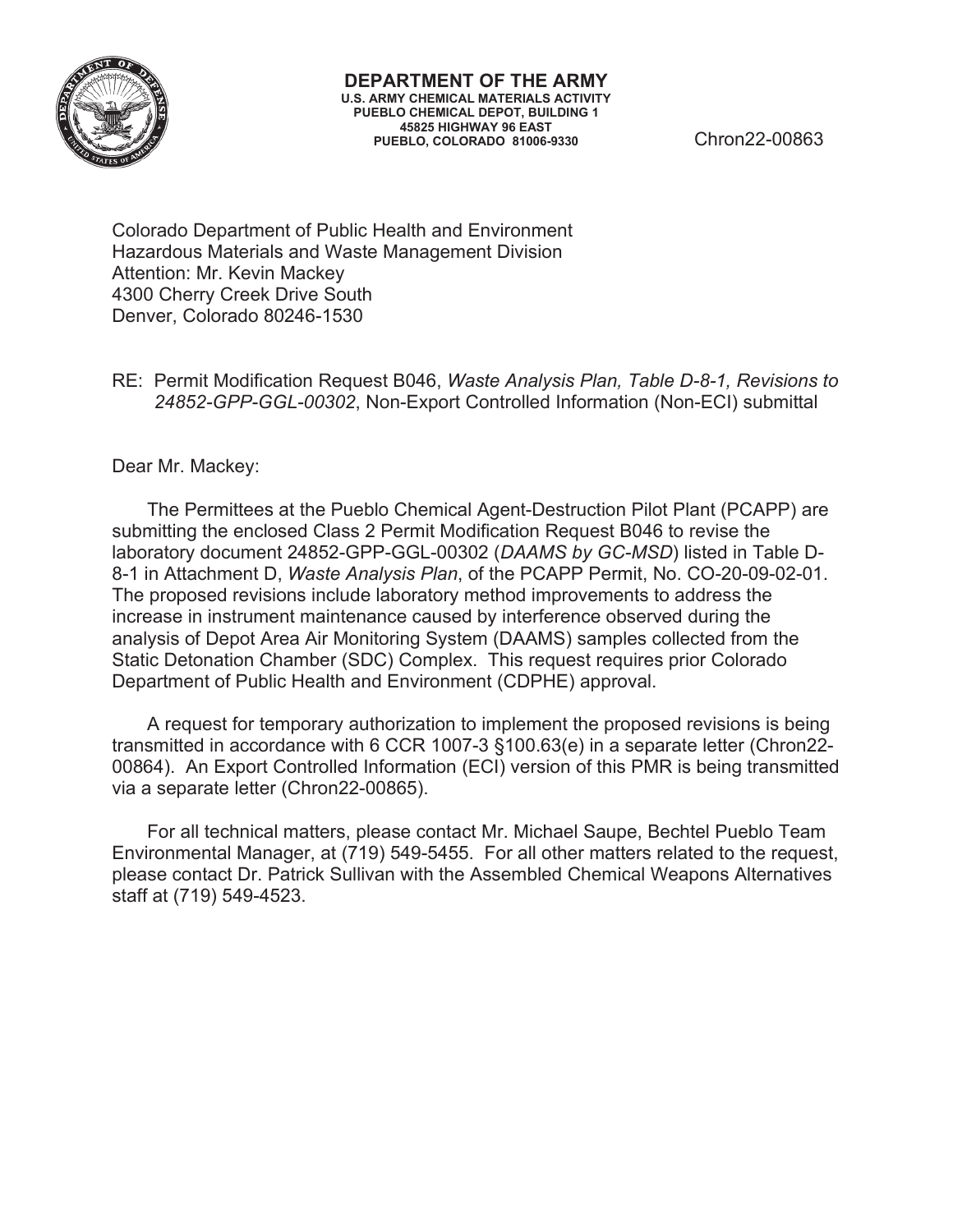Sincerely,

LACROIX.JASON.AN Digitally signed by<br>LACROIX.JASON.AN LACROIX.JASON.ANGELO.101226

Jason A. Lacroix \* Date Todd Ailes \* Date Colonel, U.S. Army **Project Manager** Commanding **Bechtel Pueblo Team** 

YNE.1231431558 Betr. 2022.03.29 10:57:43 -06'00' LEVI.WALTON.WA Digitally signed by<br>LEVI.WALTON.WA LEVI.WALTON.WAYNE.12314315



Walton W. Levi<sup>\*</sup> Date Site Project Manager Pueblo Chemical Agent-Destruction Pilot Plant

**Enclosures** 

#### CC:

Ms. Carmen Howard, Pueblo County Planning/Development, 229 West 12th Street, Pueblo, CO 81003-2810

Mr. Jesse Newland, US EPA Region 8, 1595 Wynkoop Street, Denver, CO 80202-1129 Mr. Walton W. Levi, PCAPP, 45825 Highway 96 East, Pueblo, CO 81006-9330 PCAPP Document Control Center, 45825 Highway 96 East, Pueblo, CO 81006-9330 Mr. Jamal Albaiz, Pueblo Chemical Depot, 45825 Highway 96 East, Pueblo, CO 81006-9330

Mr. Trevor Klotz, Sentinel, 650 South Cherry Street, Ste 1140, Denver, CO 80246

\*In accordance with 6 CCR 1007-3 Sections 100.12 and 100.42(k), I certify under penalty of law that, except as specifically noted, this document and all attachments were prepared under my direction or supervision according to a system designed to assure that qualified personnel properly gather and evaluate the information submitted. Based on my inquiry of the person(s) who manage the system, or those persons directly responsible for gathering the information, the information submitted is, to the best of my knowledge and belief, true, accurate, and complete. I am aware that there are significant penalties for submitting false information, including the possibility of fine and imprisonment for knowing violations.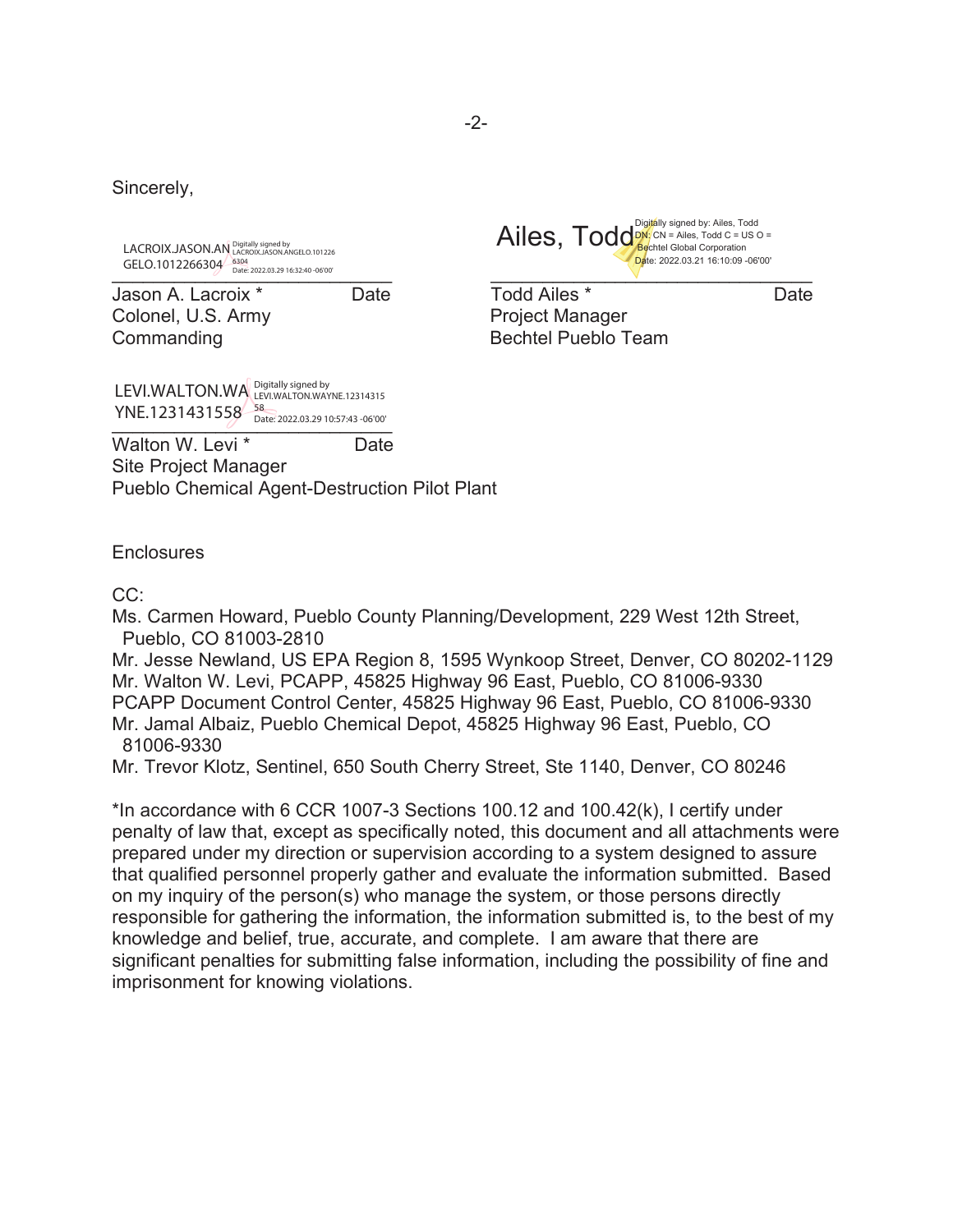#### **PCAPP Permit Modification Request**

| <b>Permit Number:</b>                     | $CO-20-09-02-01$                                                                             |
|-------------------------------------------|----------------------------------------------------------------------------------------------|
| <b>Permit Modification Request Title:</b> | Waste Analysis Plan, Table D-8-1, Revisions to<br>24852-GPP-GGL-00302<br>(Modification B046) |
| <b>Classification:</b>                    | Class 2 Permit Modification Request                                                          |

#### **Description of Changes:**

The Permittees at the Pueblo Chemical Agent-Destruction Pilot Plant (PCAPP) request approval of this Class 2 permit modification request (PMR) to revise the laboratory document 24852-GPP-GGL-00302 (DAAMS by GC-MSD) listed in Table D-8-1 in Attachment D, Waste Analysis Plan, of the PCAPP Permit, No. CO-20-09-02-01.

The laboratory document 24852-GPP-GGL-00302 contains Export Controlled Information (ECI). An ECI version of PMR B046 (Chron22-00865) includes this laboratory document with descriptions of and rationales for the proposed changes. This non-ECI version of the PMR does not include the laboratory document.

A request for temporary authorization to implement the proposed modifications is being transmitted in accordance with 6 CCR 1007-3  $\S100.63(e)$  in a separate letter (Chron22-00864).

#### **List of Permit Modifications**

The proposed revision to the List of Permit Modifications provides a description of the revisions to the permit pursuant to approval of this request (Enclosure 1).

#### **Attachment D, WAP**

The proposed change to the revision number from "008" to "009" for 24852-GPP-GGL-00302 (DAAMS by GC-MSD) in Table D-8-1 is shown in Enclosure 2.

#### 24852-GPP-GGL-00302, Revision 009

The laboratory method 24852-GPP-GGL-00302 was previously updated to Revision 008 to include a new sample analysis technique for the Depot Area Air Monitoring System (DAAMS) samples collected from the Static Detonation Chamber (SDC) Complex. This Revision 008 was submitted with PMR B017, which was approved by the Colorado Department of Public Health and Environment (CDPHE) on October 11, 2021. After samples were analyzed using the new sample analysis technique, it was determined that the system of the technique was reduced in quality by a chemical material that caused interference in the analysis. This chemical material,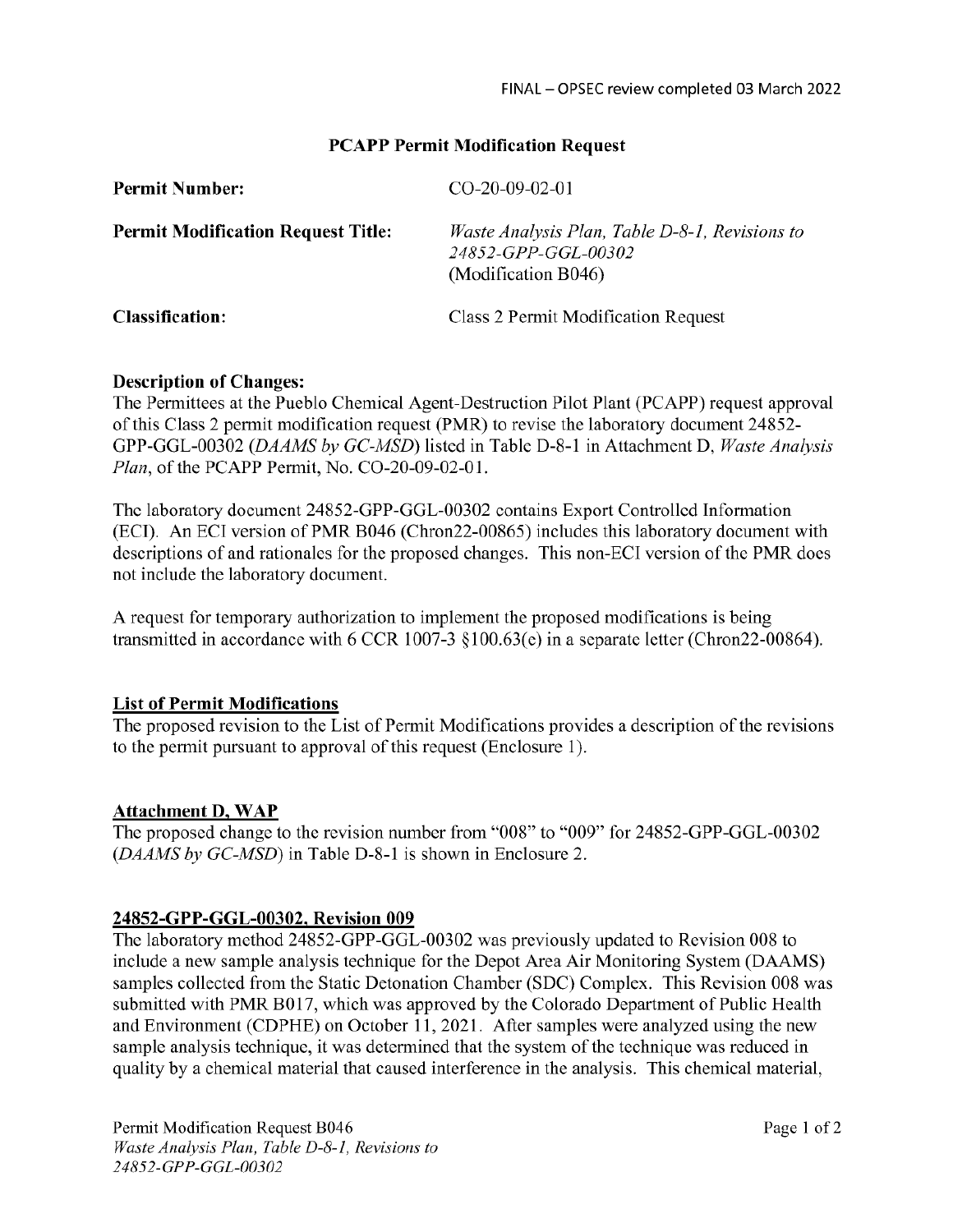not related to mustard agent (HD), complicated the analysis of the samples. This interference issue has been addressed in this Revision 009 by including a new set of analysis techniques that effectively prevents degradation of the system (interference presence). Also included in the previous Revision 008 was an inadvertent change to how a calibration curve is treated. This change has been modified in this Revision 009 by reverting back to the same treatment of calibration curves included in Revision 007.

The proposed changes are shown using "track changes," and the explanations for the changes are annotated using "comment balloons" within the laboratory document in Enclosure 3.

## **Justification for Changes:**

The proposed revisions include laboratory method improvements to address the increase in instrument maintenance caused by interference observed during the analyses of SDC DAAMS samples. These proposed revisions are necessary to prevent disruption of ongoing laboratory waste sampling and analysis and waste management activities during operations.

#### **Justification for Classification:**

In accordance with 6 CCR 1007-3 Part 100, Section 100.63 and Appendix I to Section 100.63, the following supports the determination that this PMR meets the criteria for classification as a Class 2 modification.

6 CCR 1007-3 Part 100, Appendix I, B.1.d.: Other requested changes to waste sampling or analysis methods that are not considered to be in response to agency guidance or regulations, associated with F039 (multi-source leachate) sampling or analysis methods, and associated with underlying hazardous constituents in ignitable or corrosive wastes. (Class 2 modification)

#### **Enclosures:**

| Enclosure 1: | Proposed revisions to the List of Permit Modifications, with changes depicted |
|--------------|-------------------------------------------------------------------------------|
|              | using "track changes"                                                         |
| Enclosure 2: | Proposed revisions to Attachment D, <i>Waste Analysis Plan</i> , with changes |
|              | depicted using "track changes"                                                |
| Enclosure 3: | Proposed revisions to the DAAMS by GC-MSD (24852-GPP-GGL-00302),              |
|              | with changes depicted using "track changes"                                   |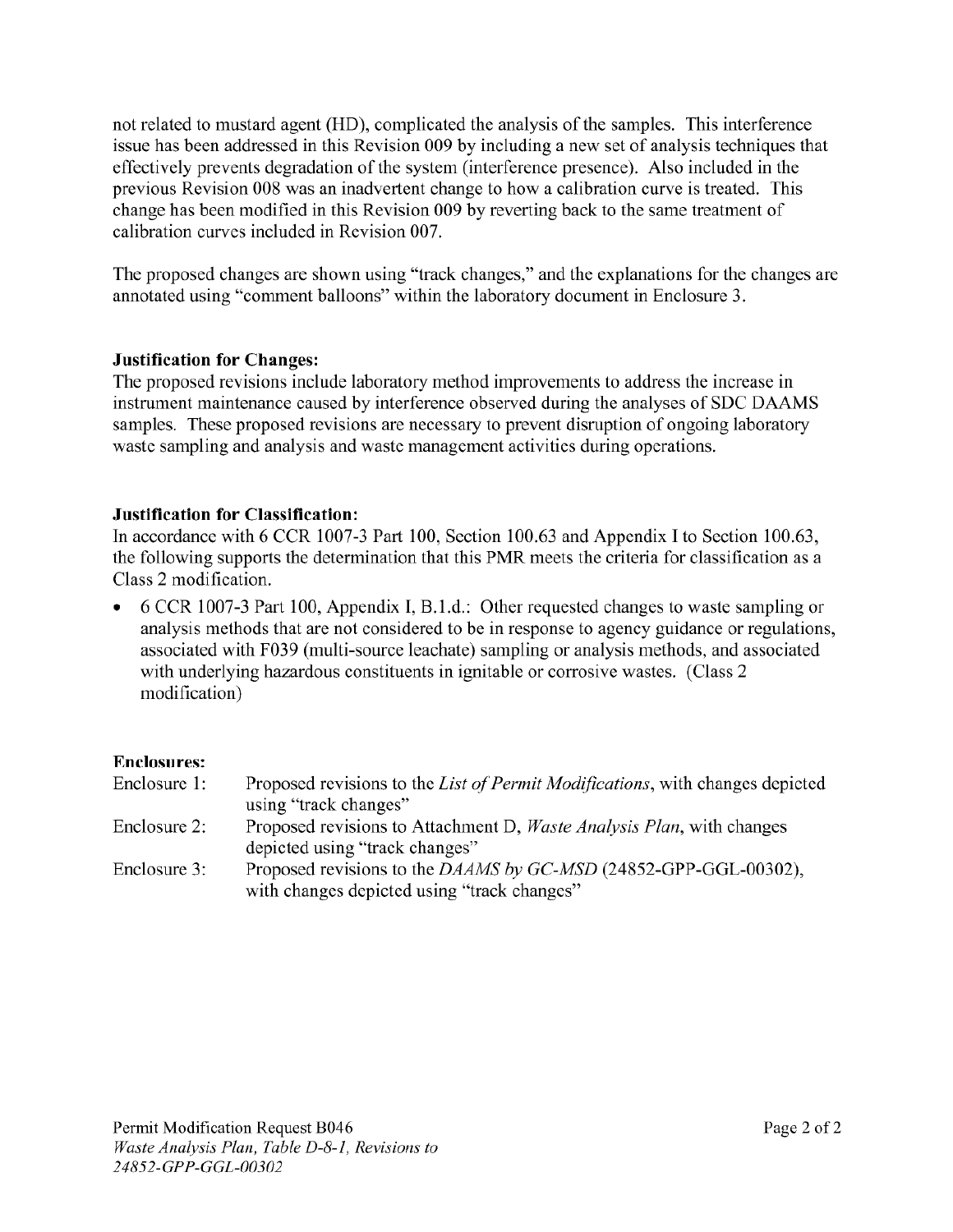# **Enclosure 1**

Proposed revisions to the List of Permit Modifications,<br>with changes depicted using "track changes"

Permit Modification Request B046<br>Waste Analysis Plan, Table D-8-1, Revisions to 24852-GPP-GGL-00302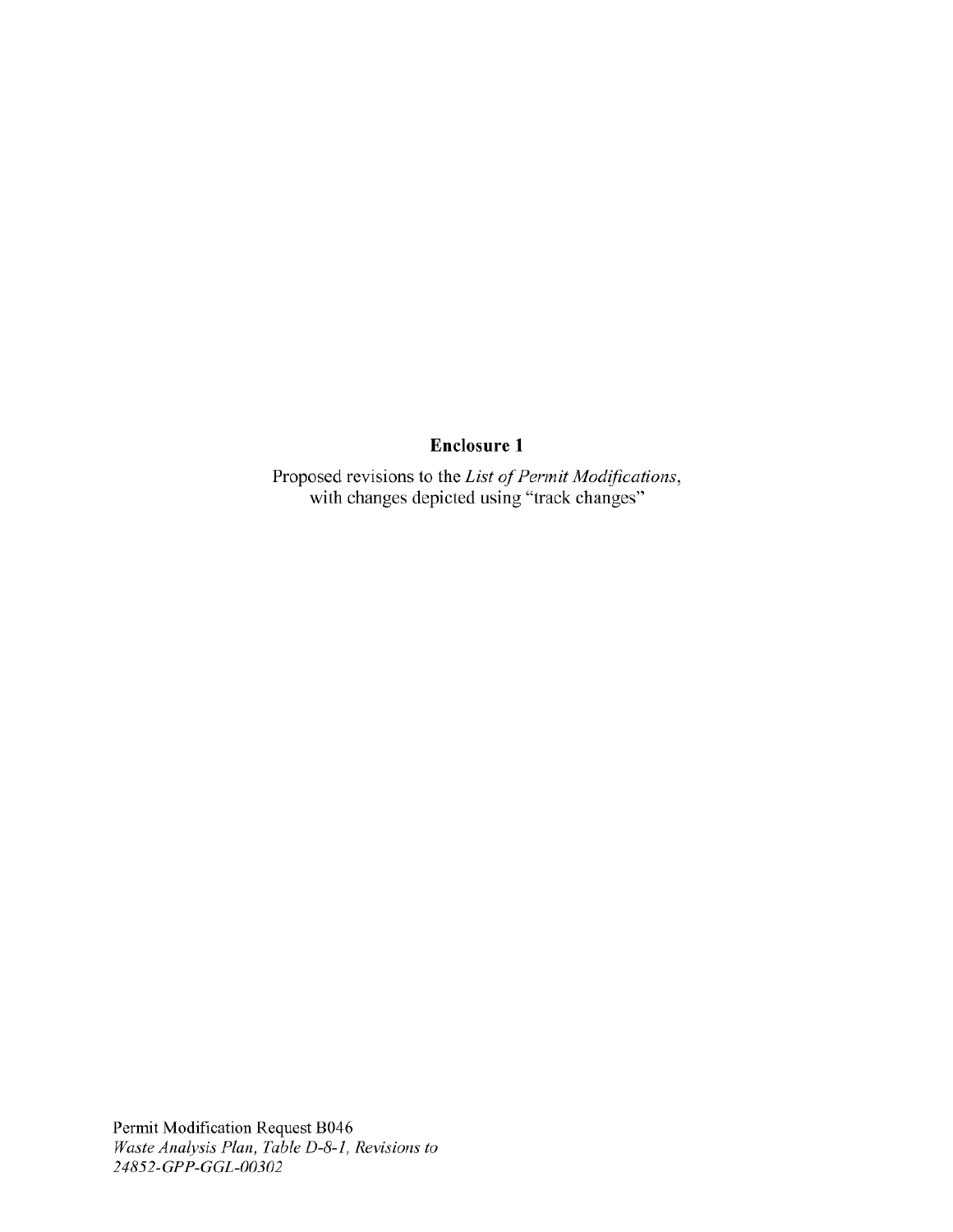Complex permit application to use and incorporate the LAMP and LQCP as reference documents. This PMR also updates the revision numbers and issue dates of the LAMP and LQCP in the WAP.

Modification: B012 Class: 2 Effective Date: November 17, 2021 Title: 30-day Hydrolysate Storage Tanks - Hydrolysate Air Cooler Bypass Summary: This permit modification revises Figure L-6 and section B04 1.3.4 in the Operations Plan, Attachment L to add a carbon steel bypass line at the Hydrolysate Air Cooler to mitigate plugging issues during 30-day storage tank hydrolysate recirculation flow.

Modification: B027 Class: 1WA Effective Date: November 19, 2021 Title: Administrative Changes to BRS Compliance Table Summary: Class 1 Permit Modification Request (PMR) that makes administrative and informational changes by deleting redundant, duplicate entries and correcting typographical errors in compliance table L-10 of the Operations Plan.

Modification: B028 Class: 1WA Effective Date: November 22, 2021 Title: Revision of Permit Condition IV.F.1. and addition of Permit Conditions IV.F.1.a. through IV.F.1.f. for Contingency of Liquid in APB Secondary Leak Detection Sump Summary: PMR B028 revises the Permit to require the Permittees to implement the Contingency Plan, Attachment G of the Permit, any time it is determined that liquid has migrated from the secondary containment system into the environment outside the Agent Processing Building (APB) and added Permit Conditions to state the specific 6 CCR 1007-3 \$264.1101(c) actions that the Permittees shall implement when the Control Room receives an alarm of liquids in an APB secondary leak detection sump.

Effective Date: November 30, 2021 Modification: B033 Class: 1 Title: Addition of D019 Hazardous Waste Code to the Laboratory Agent Related Waste Treatment Process

Summary: This permit modification adds the hazardous waste code D019 for carbon tetrachloride to the approved codes for the treatment process performed in the laboratory to neutralize agentcontaminated waste with qualifying statement and dichloromethane to the waste description in Table V-7. This modification updates Table V-7 in Part V, Table D-5-1 in the Waste Analysis Plan, Attachment D, and Table G-7 in the Contingency Plan, Attachment G.

Modification: B046 Class: **Effective Date: [insert date]**  $\overline{2}$ Title: Waste Analysis Plan, Table D-8-1, Revisions to 24852-GPP-GGL-00302 Summary: This permit modification updates the laboratory document DAAMS by GC-MSD (24852-GPP-GGL-00302) listed in Table D-8-1 in Attachment D, Waste Analysis Plan (WAP).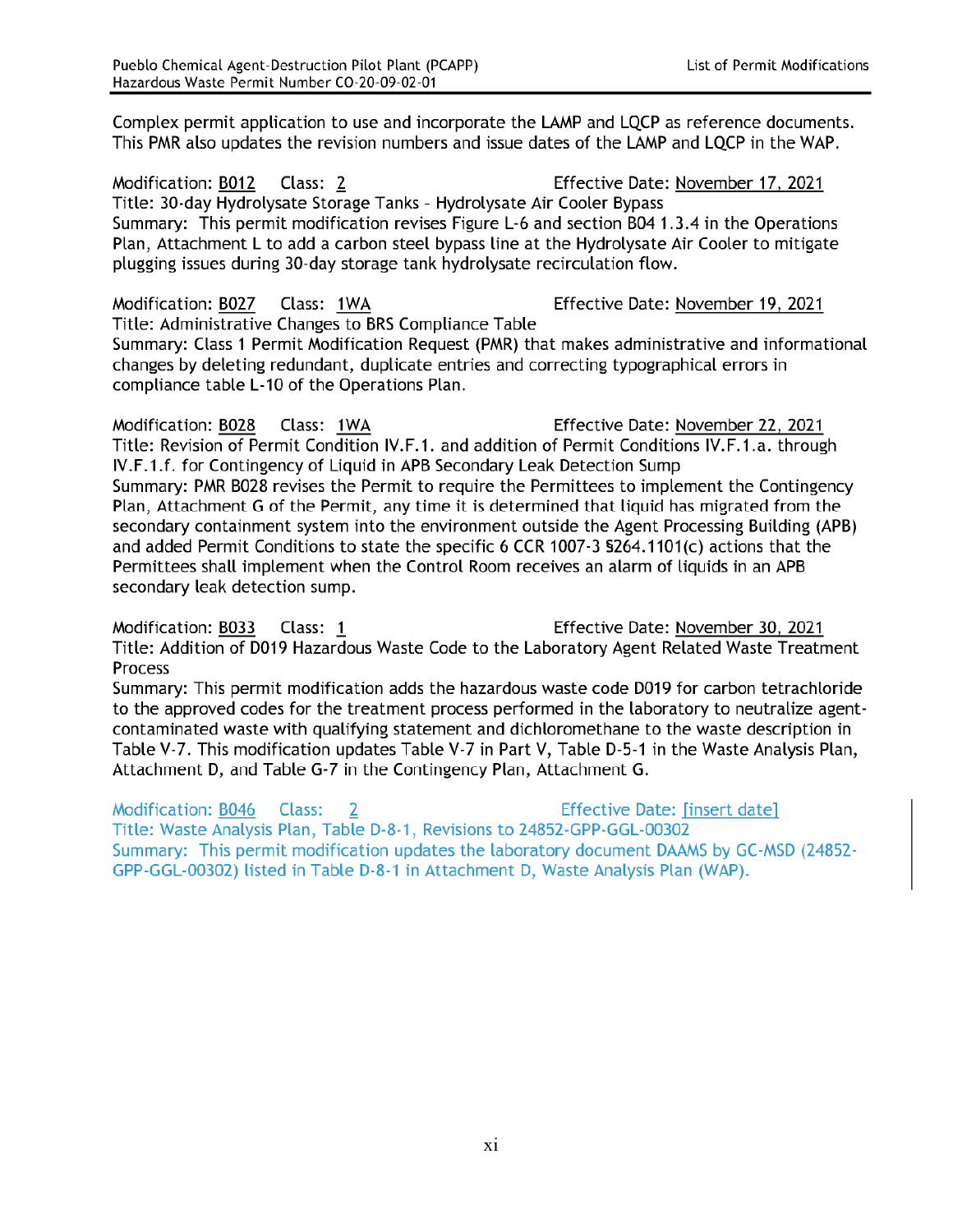# **Enclosure 2**

Proposed revisions to Attachment D, Waste Analysis Plan, with changes depicted using "track changes"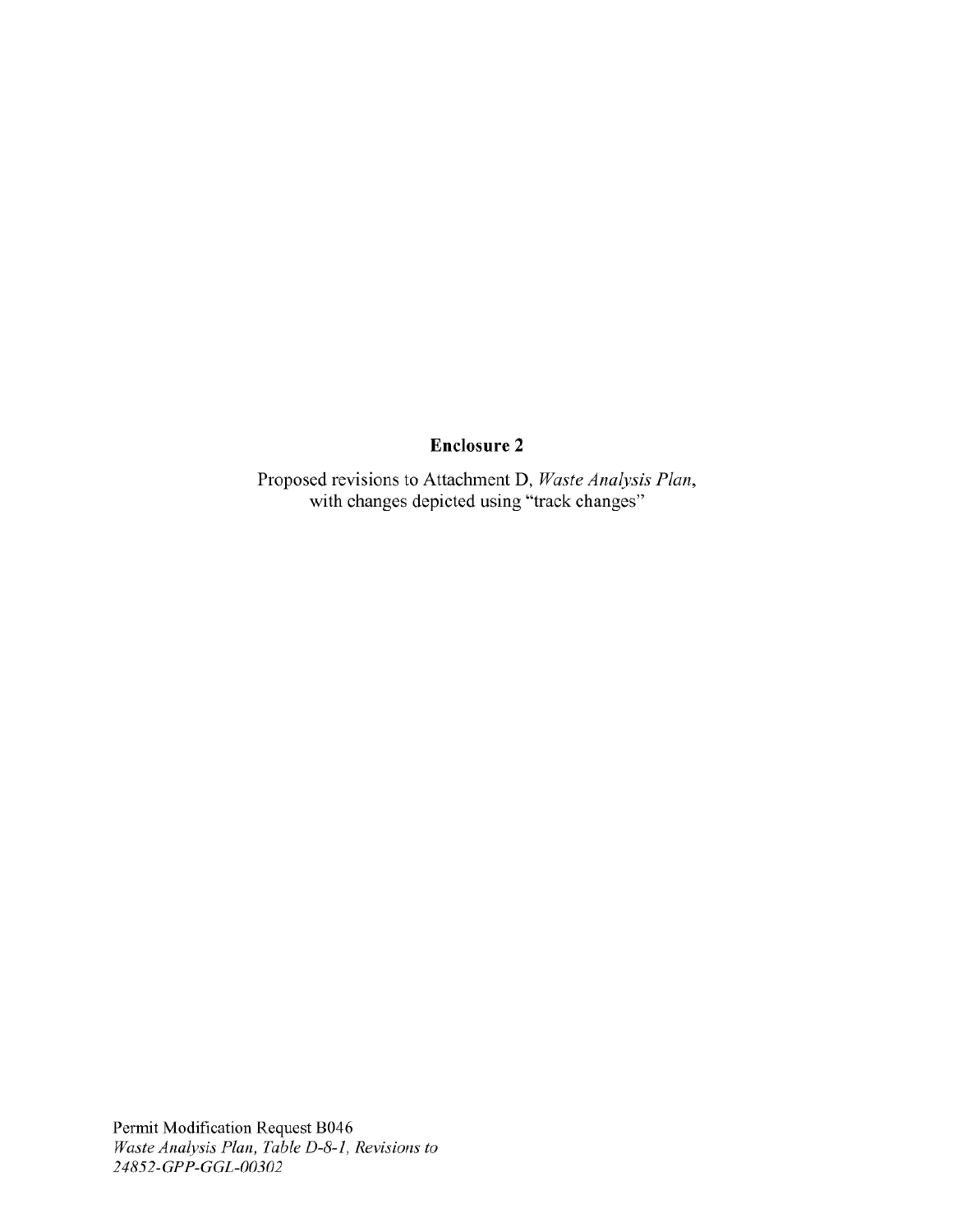# Waste Analysis Plan

**Attachment D**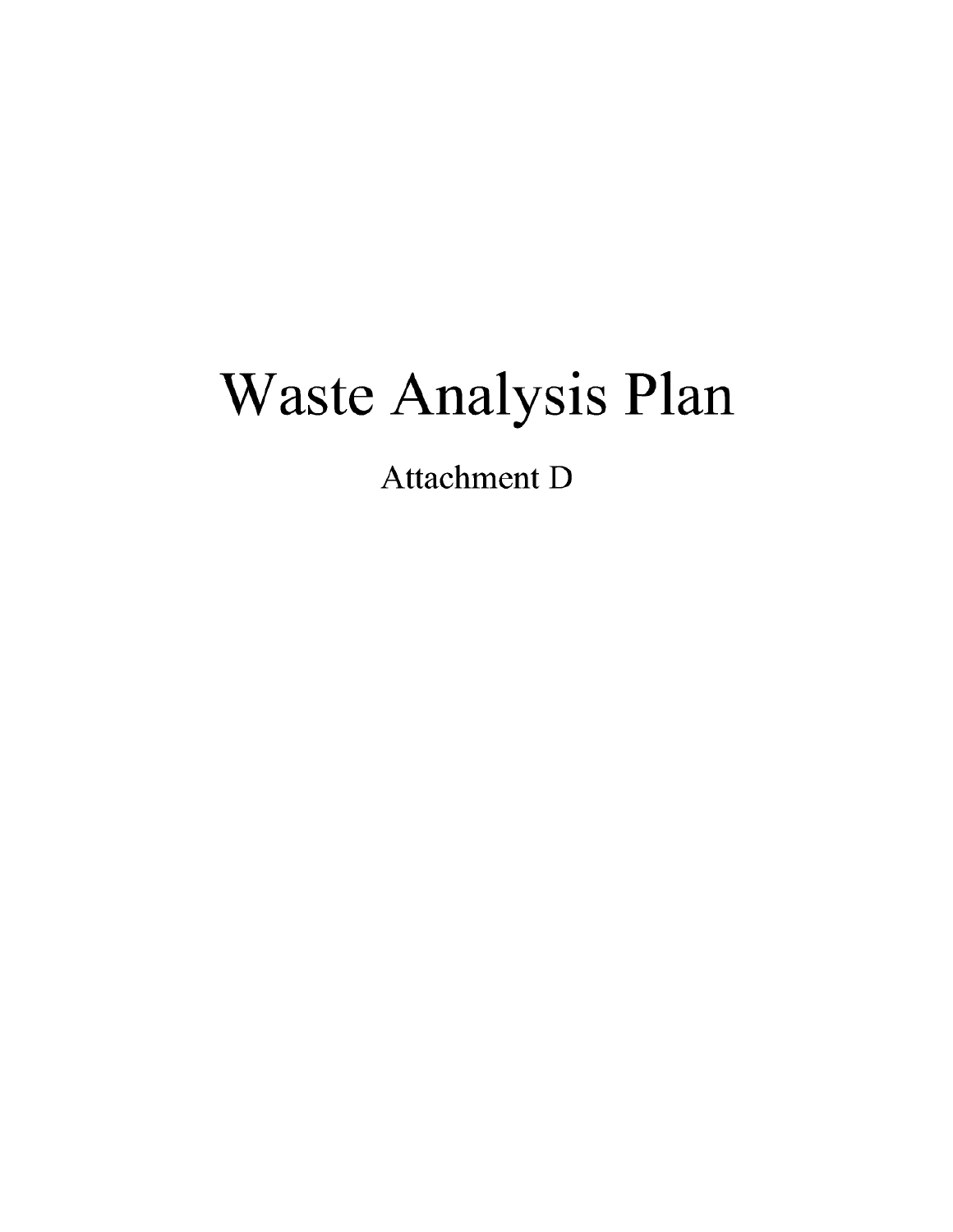| Document No.        | Rev. No.                | <b>Document Title</b>                                                                                 | <b>Method Based On</b>                                                                                                                     |
|---------------------|-------------------------|-------------------------------------------------------------------------------------------------------|--------------------------------------------------------------------------------------------------------------------------------------------|
|                     | (LDCR-<br>00062)        |                                                                                                       |                                                                                                                                            |
| 24852-GPP-GGL-00301 | 011                     | Mustard Agent (HD) in Air by<br><b>MINICAMS®</b>                                                      | USEPA SW846 Methods 8260 and 8270                                                                                                          |
| 24852-GPP-GGL-00302 | 008<br>009              | DAAMS by GC-MSD                                                                                       | USEPA SW846 Methods 8260 and 8270                                                                                                          |
| 24852-GPP-GGL-00303 | 003                     | DAAMS by GC-FPD                                                                                       | Project Developed                                                                                                                          |
| <b>Procedures</b>   |                         |                                                                                                       |                                                                                                                                            |
| 24852-GPP-GGL-DP021 | 000                     | Sample Collection Techniques                                                                          | USEPA 600/2-80-018, Standard<br>Methods, USEPA SW-846, New Jersey<br>Department of Environmental Protection<br>- Field Sampling Procedures |
| 24852-GPP-GGL-LP003 | 005                     | Receipt, Storage, Transfer, Disposal, and<br>Accountability of RDT&E Solutions                        | Project Developed                                                                                                                          |
| 24852-GPP-GGL-LP004 | 005                     | Preparation of Laboratory Agent<br>Standards                                                          | Project Developed                                                                                                                          |
| 24852-GPP-GGL-LP005 | 008                     | Receipt, Storage, Transfer, and Disposal<br>of Analytical and Environmental Samples                   | Project Developed                                                                                                                          |
| 24852-GPP-GGL-LP012 | 001                     | Data Review and Qualification                                                                         | Project Developed                                                                                                                          |
| 24852-GPP-GGL-LP014 | 007                     | Receipt, Acceptance, and Conditioning of<br>DAAMS Tubes, PCT's, Cold Traps, and<br><b>NOx Filters</b> | Project Developed                                                                                                                          |
| 24852-GPP-GGL-LP015 | 007<br>(LDCR-<br>00088) | DAAMS Tube Spiking Procedure                                                                          | Project Developed                                                                                                                          |
| 24852-GPP-GGL-MP002 | 003                     | Perimeter Monitoring Trailer Operations                                                               | Project Developed                                                                                                                          |
| 24852-GPP-GGL-MP003 | 009                     | DAAMS Station Operation and<br>Preventative Maintenance                                               | Project Developed                                                                                                                          |
| 24852-GPP-GGL-MP005 | 006                     | Heated Sample Transfer Line Spiking<br>and Cleaning                                                   | Project Developed                                                                                                                          |
| 24852-GPP-GGL-MP007 | 004                     | MINICAMS® and DAAMS Alarm<br>Response                                                                 | Project Developed                                                                                                                          |
| 24852-GPP-GGL-MP008 | 003                     | Monitoring Solid Waste and Protective<br>Equipment                                                    | Project Developed                                                                                                                          |
| 24852-GPP-GGL-MP014 | 006                     | Real-Time Analytical Platform (RTAP)<br>Operations and Maintenance                                    | Project Developed                                                                                                                          |
| 24852-GPP-GGL-NP001 | 004                     | Environmental and Hazardous Waste<br>Sampling                                                         | USEPA SW846, Standard Methods                                                                                                              |
| 24852-SOP-B04-W0002 | 003                     | Glovebox Sampling                                                                                     | Project Developed                                                                                                                          |
| 24852-SOP-B24-W0003 | 008                     | Secondary Waste Processing                                                                            | Project Developed                                                                                                                          |

# Table D-8-1 PCAPP Laboratory Analytical Methods and Procedures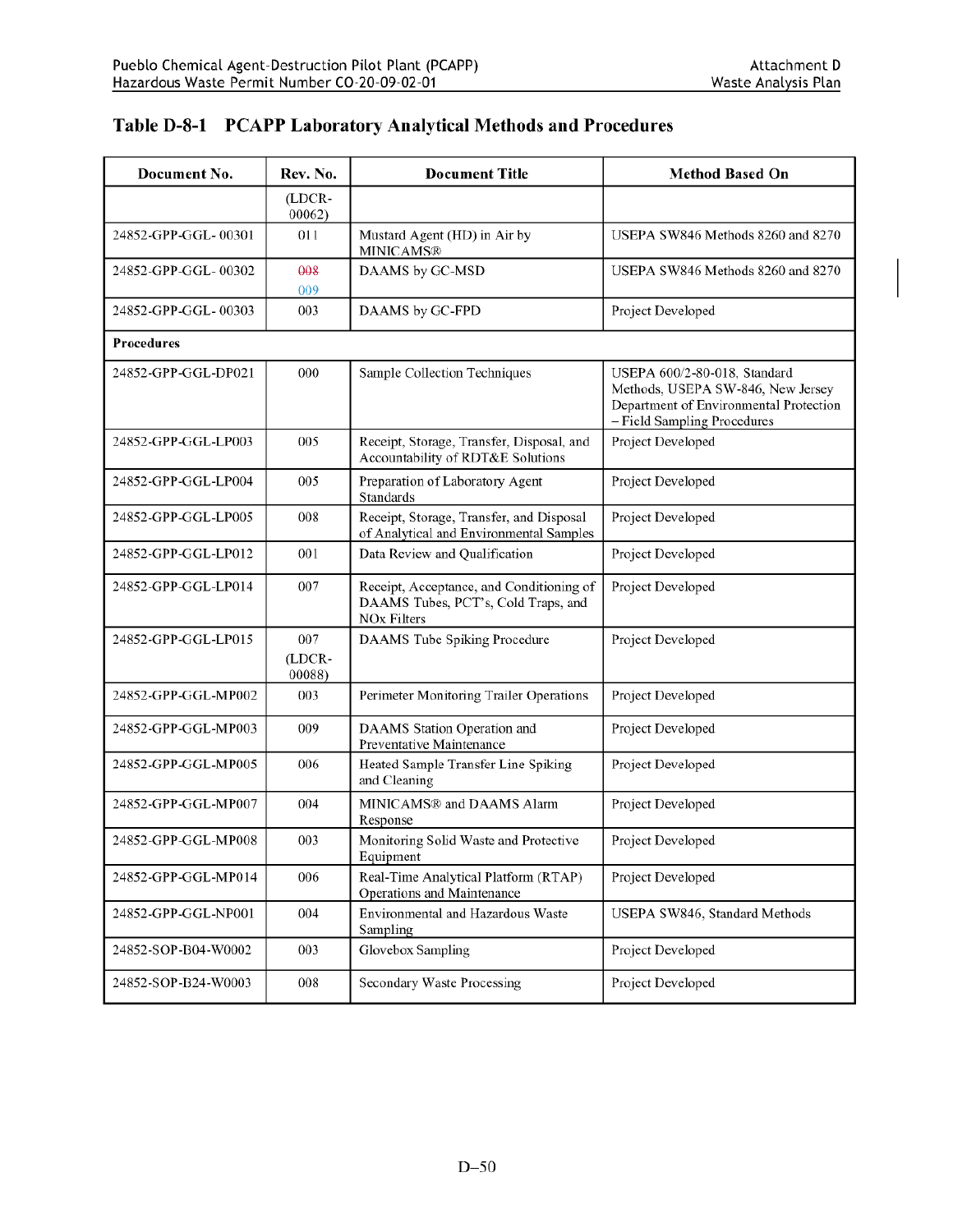## **Enclosure 3**

Proposed revisions to the DAAMS by GC-MSD (24852-GPP-GGL-00302), with changes depicted using "track changes"

Permit Modification Request B046<br>Waste Analysis Plan, Table D-8-1, Revisions to 24852-GPP-GGL-00302